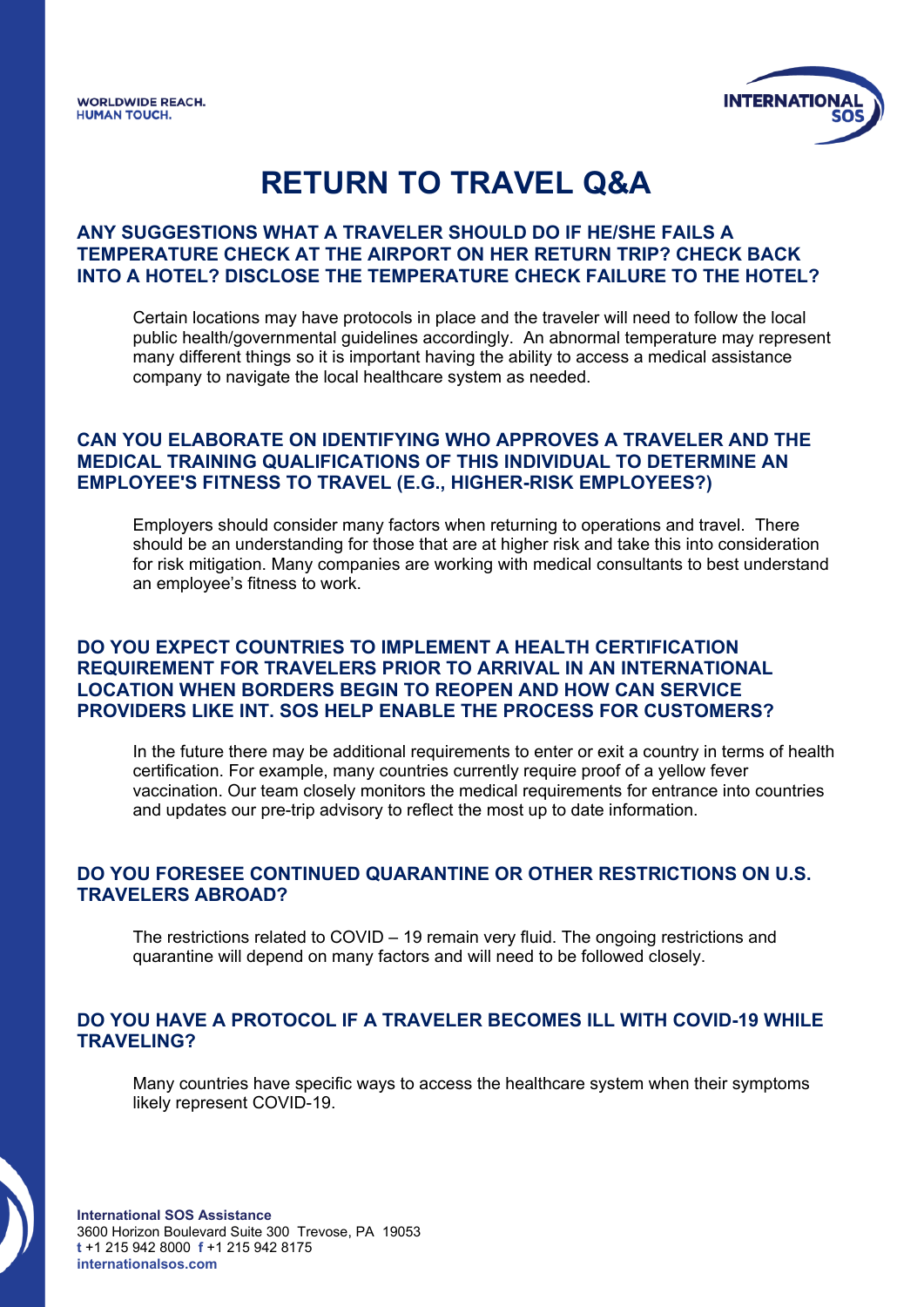

#### **DO YOU KNOW WHAT AIRLINES ARE PLANNING ON DOING TO MITIGATE RISK ON FLIGHTS?**

Airlines are going all out to address the issues of health and safety while you will be onboard their aircraft. They are addressing issues such as touchless kiosks, health screening, back to front boarding, physical distancing onboard aircraft, passenger and crew wearing of face masks, reduction of food and beverage services, electro static spraying, HEPA air filters onboard aircraft, continuous cleaning and sanitization and many others. If you are interested specifically on any airline(s), please refer to their individual websites for greater detail.

#### **DO YOU THINK THERE ARE GOING TO BE ANY LONG-TERM POSITIVE OUTCOMES TO TRAVELING FROM THE RESULTS OF THIS PANDEMIC?**

Yes, we think there will be some positive outcomes. Increased cleaning of hotels and airplanes will be a positive outcome. More awareness of social distancing in lines at airports and large events will be another positive outcome. Organizations will build more robust travel risk management programs to enable faster decision making that will be useful for all crises.

### **DOES INTERNATIONAL SOS OFFER A SERVICE TO HELP CORPORATIONS TO PRESENT/ESTABLISH AND MONITOR THE PHASES OF RETURN TO TRAVEL?**

Yes, our [Enterprise Health Security Center](https://www.internationalsos.com/us/enterprise-health-security-center) (EHSC) has a Return to Travel playbook. Subscribers to the COVID-19 Site Monitor threat have access to the Return to Travel and Return to Operations playbooks.

Our pandemic site has information on travel restrictions to help with destination assessment and during travel monitoring. [https://pandemic.internationalsos.com/2019-ncov/ncov-travel](https://pandemic.internationalsos.com/2019-ncov/ncov-travel-restrictions-flight-operations-and-screening)[restrictions-flight-operations-and-screening](https://pandemic.internationalsos.com/2019-ncov/ncov-travel-restrictions-flight-operations-and-screening)

### **DOES THE INTERNATIONAL SOS APP PROVIDE GOVERNMENT SELF-ISOLATION / QUARANTINE GUIDANCE?**

Country alerts on COVID-19 restrictions including government self-isolation and quarantine guidance are available in the International SOS app. Information about travel restrictions including self-isolation and quarantine guidance is available on the pandemic site. [https://pandemic.internationalsos.com/2019-ncov/ncov-travel-restrictions-flight-operations](https://pandemic.internationalsos.com/2019-ncov/ncov-travel-restrictions-flight-operations-and-screening)[and-screening](https://pandemic.internationalsos.com/2019-ncov/ncov-travel-restrictions-flight-operations-and-screening)

### **HOW CAN WE CREATE RETURN TO TRAVEL PLANS FOR OUR ORGANIZATION?**

You can use the Return to Travel framework we provided in the webinar to create your own processes for destination assessment and travel approval. We can also help you with a Return to Travel consulting engagement. If you are interested in consulting, please contact your Account Manager or [click here](https://my.internationalsos.com/ReturnToTravelResources) to schedule a call.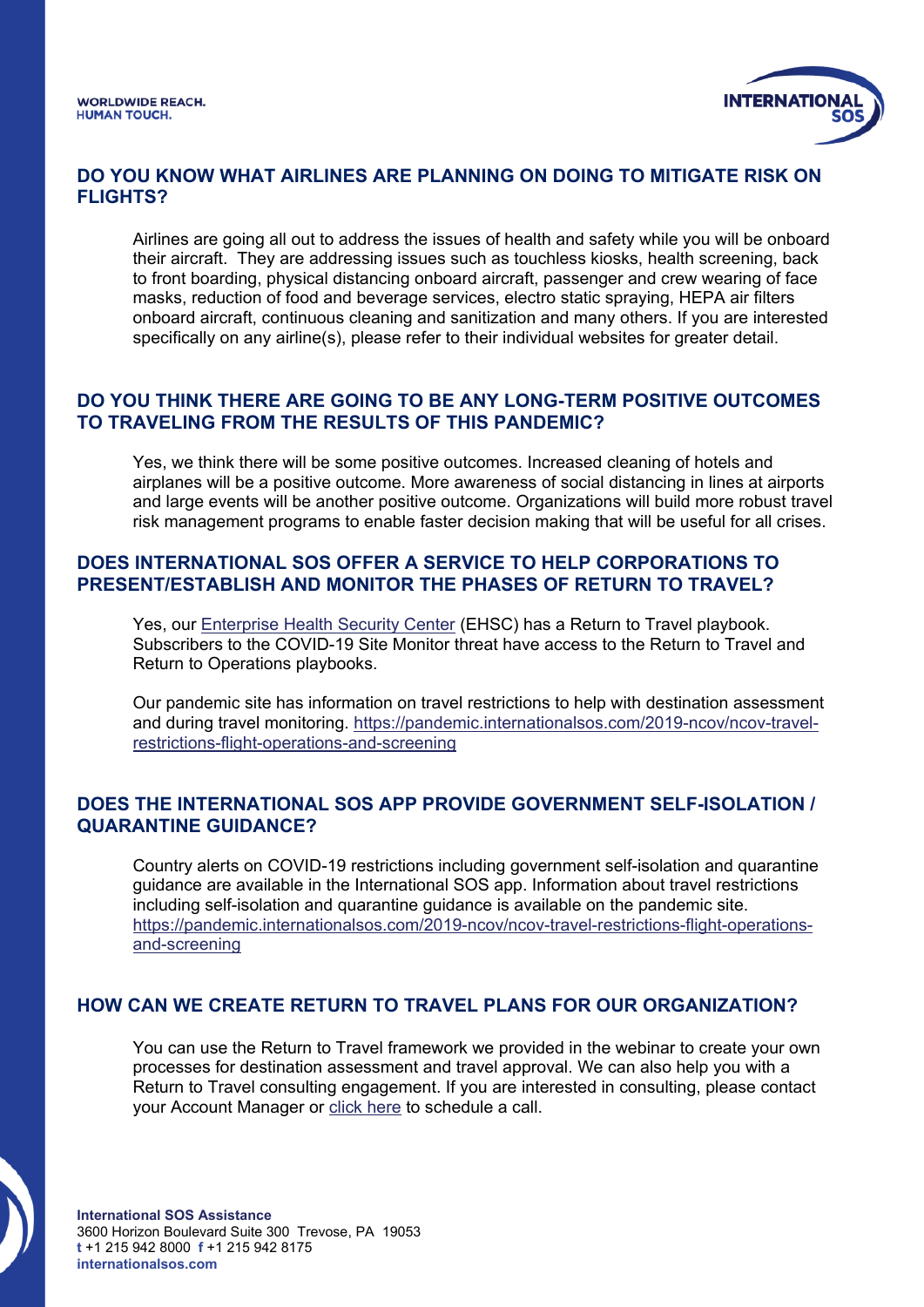

# **HOW DO WE ASSESS THE RISKS THAT VARIOUS AIRPORTS MAY PRESENT VS. THE FINAL DESTINATION MY TEAM MAY BE TRAVELING TO? FOR EXAMPLE: LARGE INTERNATIONAL AIRPORTS VS. REGIONAL AIRPORTS.**

Similar to airlines, airports are working on how they will address the issues resulting from this pandemic. Airports will likely enforce the wearing of masks and social distancing amongst passengers and staff, and travelers would likely implement their own mitigation measures based on medical advice. The time spent in airports will be much less than the time spent at the final destination so the corresponding risk is also less. Some airports would redesign parts of its facilities to allow for physical distancing, and some will implement some form of digital and/or health screening measures, both at the departure and arrival airports and limiting access to airports to travelers only. Many airports will invest in touchless solutions to increase the use of technology such as self-service check-in, immigration, customs, security and boarding. For more detailed information on how airports are responding, please access their specific websites.

#### **HOW WILL INTERNATIONAL SOS ASSIST THOSE PEOPLE THAT DECIDE TO TRAVEL?**

International SOS will continue to assist people who decide to travel as we have for more than 35 years. Our assistance includes pre-travel medical and security advice, itineraryspecific reviews, country and city guides, alerts while on the trip, 24/7 access to medical and security advice for any questions or incidents and emotional support for during or post-travel.

#### **I UNDERSTAND THE EMPHASIS IS ON INTERNATIONAL TRAVEL. CAN YOU ADVISE ON DOMESTIC TRAVEL, AS THE U.S. IS CONTENDING WITH COVID IN EACH STATE. SHOULD WE IMPLEMENT YOUR POINTS ON RETURN FROM TRAVEL FOR DOMESTIC TRAVEL?**

Yes, we recommend organizations apply the Return to Travel framework to all travel including US domestic or domestic within any country (for example Brazil, China or Mexico) as all countries are experiencing the pandemic in different ways in various regions.

#### **IS THERE A RELIABLE SOURCE OF INFORMATION TO LET THE TRAVELERS KNOW ABOUT THE LEVEL OF CONFIDENCE OF THE COMPLIANCE OF SAFETY PROTOCOLS IN EACH IMPORTANT AIRPORT AND AIRLINES?**

Although each airport will have information about the specific mitigation measures they are implementing, various international aviation bodies are taking leading roles in defining and promoting best practice safety protocols for airports and airlines around the world. These include the International Civil Aviation Organisation (ICAO), the International Air Transport Association (IATA), Airports Council International (ACI), and the European Aviation Safety Agency (EASA). Please visit these agencies websites for more details.

Travelers should however implement their own mitigation measures including wearing face masks, using hand sanitizer and cleaning surfaces before they touch them to ensure their own safety. A comprehensive list of safety protocols in each airport is no substitute for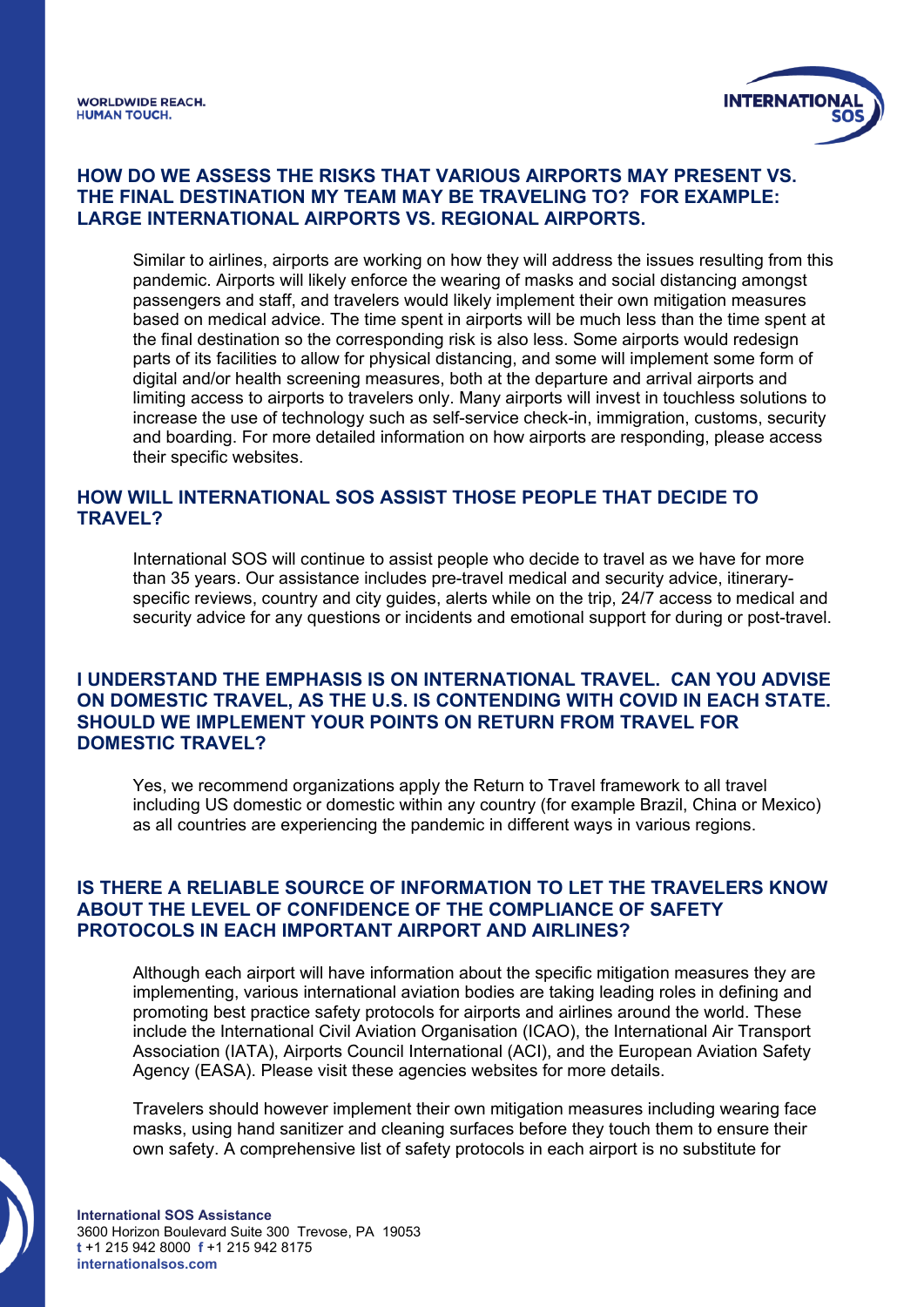

individuals implementing their own mitigation measures and following the advice of local health authorities.

#### **IS THERE ANY INDICATION WHEN THE INSURANCE INDUSTRY WILL BEGIN RESUMING TRAVEL HEALTH INSURANCE POLICIES?**

International SOS does not provide travel health insurance, thus we recommend you contact your insurance broker for more information on potential coverage options.

### **IS THERE ANY SINGULAR WEBSITE THAT GIVES INFORMATION REGARDING AIRLINES INCREASING SERVICE, ROUTES, POLICIES AND/OR PROCEDURES?**

We are not aware of a single website that shows this information. However, IATA's website contains information relating to countries and airports policies and procedures <https://www.iatatravelcentre.com/> and [https://www.iata.org/en/programs/ops-infra/covid-19](https://www.iata.org/en/programs/ops-infra/covid-19-ais-restrictions/) [ais-restrictions/.](https://www.iata.org/en/programs/ops-infra/covid-19-ais-restrictions/) Your travel agent may have information about increasing options to certain destinations or the airlines' website will provide information about their schedule.

### **ONCE A COVID VACCINATION BECOMES AVAILABLE, DO YOU THINK THERE MAY BE A REQUIREMENT FOR PASSENGERS TO DOCUMENT THEIR COVID VACCINATION FOR ENTERING FOREIGN COUNTRIES (SIMILAR TO TRAVELERS PROVING THEIR YELLOW FEVER VACCINATION, ETC.)?**

Many countries may decide on proof of immunization but this will vary by government as well as more information gathered on the virus.

In the future there may be additional requirements to enter or exit a country in terms of health certification. For example, many countries currently require proof of a yellow fever vaccination. Our team closely monitors the medical requirements for entrance into countries and updates our pre-trip advisory to reflect the most up to date information.

# **QUARANTINE ISSUES FROM DESTINATION TO DESTINATION.... VARY DOMESTICALLY VS INTERNATIONALLY?**

#### **Government mandated quarantine:**

- Many countries mandate a 14 day quarantine period on arrival for all individuals entering the country.
- This differs from country to country and options include:
	- o Self-quarantine at home/hotel
	- o Quarantine at a designated government facility (no charge)
	- $\circ$  Quarantine at a designated government facility with a daily rate charge
- For inpatient cases that are admitted on arrival these quarantine requirements will still apply once the required inpatient medical treatment period has been completed and options on discharge include:
	- $\circ$  Mandatory ongoing admission at the hospital (these costs will be charged for but as ongoing admission is not medically indicated may be declined by an insurer)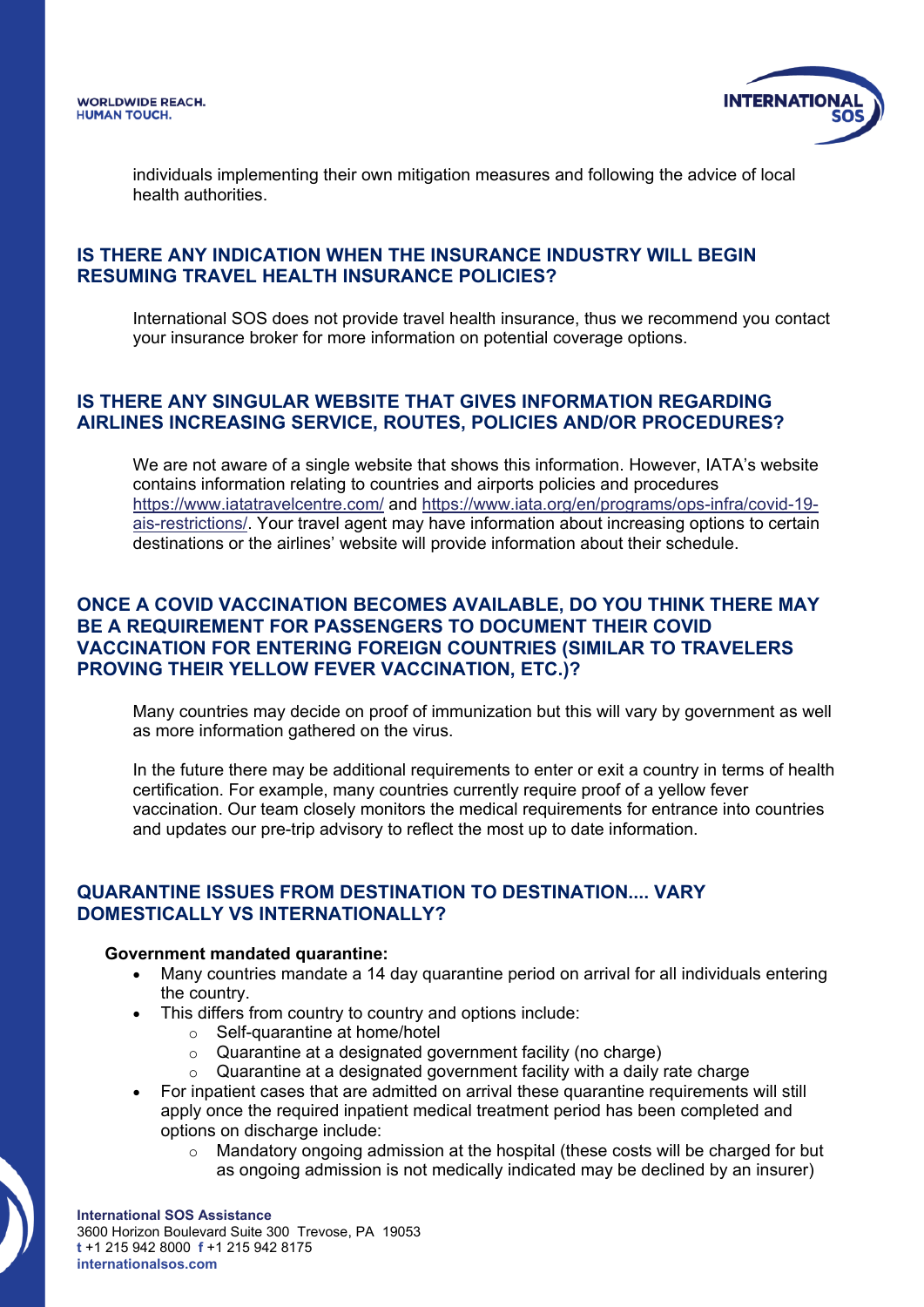



- o Self-quarantine at home/hotel following discharge
- o Quarantine at a designated government facility (no charge)
- o Quarantine at a designated government facility with a daily rate charge

#### **WE JUST SAW THE EXTENSION ON THE RESTRICTION FROM US/CANADA/MEXICO, BUT IT ONLY RESTRICTS BORDER CROSSING BY LAND. IF YOU WANT/NEED TO GO TO EITHER COUNTRY WOULD YOU BE ALLOWED TO GO AND ALLOWED TO BE BACK?**

The borders are open for essential travel between US/Canada/Mexico. The restrictions for travel to each country can be found on our pandemic site [https://pandemic.internationalsos.com/2019-ncov/ncov-travel-restrictions-flight-operations](https://pandemic.internationalsos.com/2019-ncov/ncov-travel-restrictions-flight-operations-and-screening)[and-screening.](https://pandemic.internationalsos.com/2019-ncov/ncov-travel-restrictions-flight-operations-and-screening)

#### **WHAT ABOUT EMERGENCY TRAVEL MEDICAL INSURANCE? OUR EXPERIENCE SO FAR IS THAT INSURERS HAVE ADDED A COVID19 EXCEPTION, SO EVEN IF WE DECIDE THAT THERE IS MEDICAL INFRASTRUCTURE TO SUPPORT A TRAVELER IN CASE OF AN EMERGENCY THERE IS NO COVERAGE IN CASE OF HOSPITALIZATION FOR COVID19 OR COVID19 "RELATED" PROBLEMS.**

While International SOS works with most major global insurance providers via Direct Billing Agreements, we do not provide travel insurance programs. We recommend that companies reach out to their brokers or insurance carriers to explore coverage options.

#### **IS IT MEDICALLY SAFE TO BE ON A PLANE, EVEN IF IT IS ONLY 25% OCCUPIED, FOR 3+ OR 6+ HOURS? IS THE AIRPLANE BATHROOM EVEN LESS SAFE GIVEN THE SURFACES ETC.?**

It is likely safe on a plane, especially if it is 25% full, and people are spaced out. Social distancing is still the key, as well as avoiding respiratory droplets and touching your face. Excellent hand hygiene is essential in addition to avoiding contact with passengers that may be ill.

Airplane cabins are designed to be safe with very clean air. In addition to the circular, downward airflow, the cabin's air supply is completely exchanged approximately every 3 min, and they have hospital grade hepa filters that remove most infectious particulates. The bathroom, and its surfaces are a potential source of infections, but that risk can be mitigated by wiping surfaces down prior to use, hand washing after use, and then using hand sanitizer again once you return to your seat.

Furthermore, any air travel involves transit through the airport terminal and security checks which can increase the risk of infection. Practicing the same precautions above will mitigate the risk.